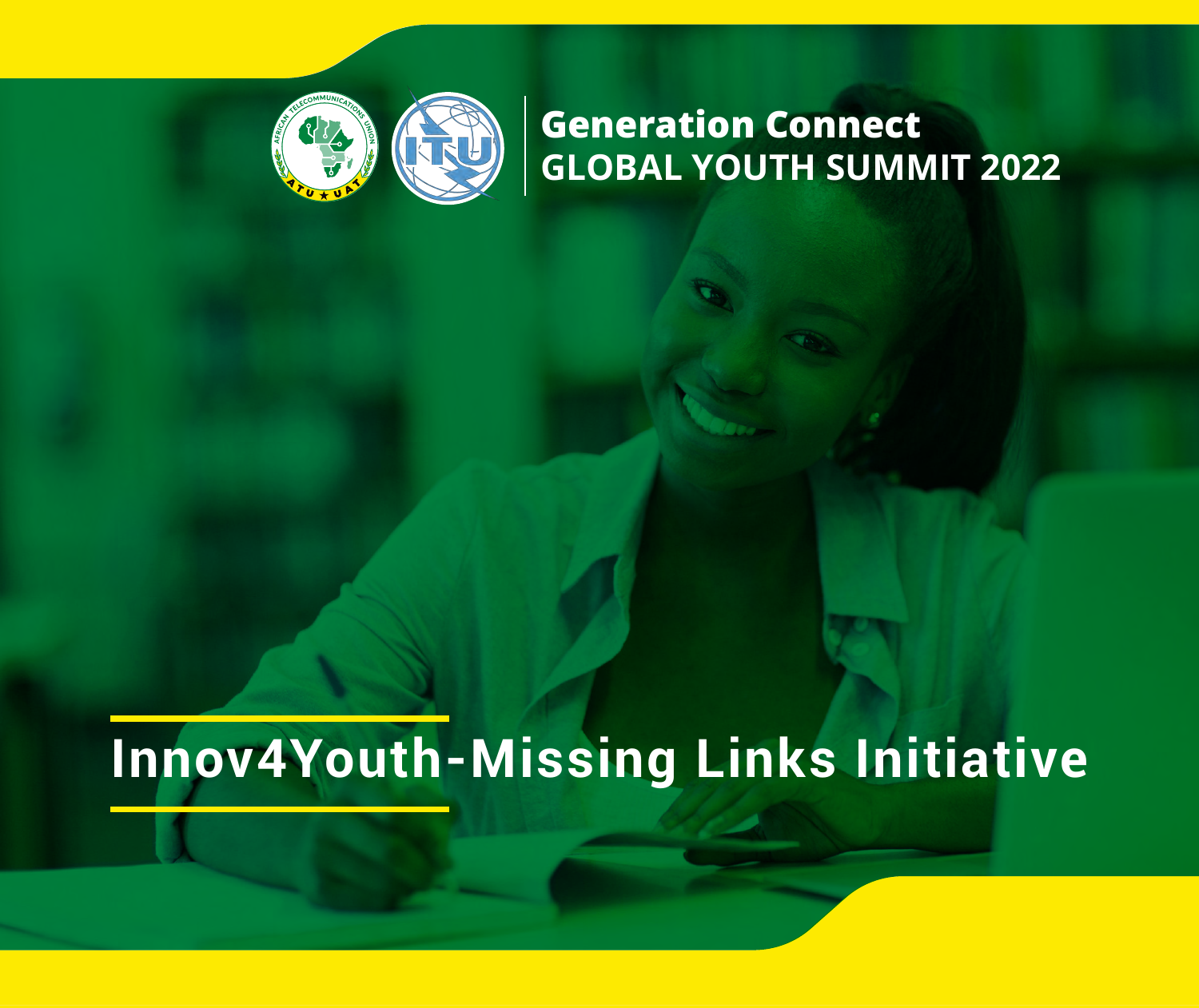## **Stand by the Youth-Accelerate their Resilience and Empowerment!**

Talented youths, eager to contribute to socio-economic development through innovation face the following challenges:

- · Inadequate readiness of the education system to foster a tech-driven entrepreneurial culture
- · Lack of support services and resources for innovation to thrive
- · Limited opportunity for project pilot and testing
- Limited access to global markets to promote scaling up of innovation
- Lack of responsive policies, strategies and synergies that support innovation

ATU and ITU invite stakeholders in the ICT industry to join them in changing this narrative. Coordinated flagship initiatives are needed to create concrete projects that boost innovation. Pledge today to help ATU and ITU implement project in any of the following key areas:

- · Build entrepreneurial universities
- Build an inclusive support service provider network
- · Develop agile procurement for Startups/SMEs
- Enable global market access for innovation scale-up
- Strengthening ecosystem policies, strategies and governance to promote innovation

Share your commitment/pledge with the secretariat at innovation@itu.int or sg@atuuat.africa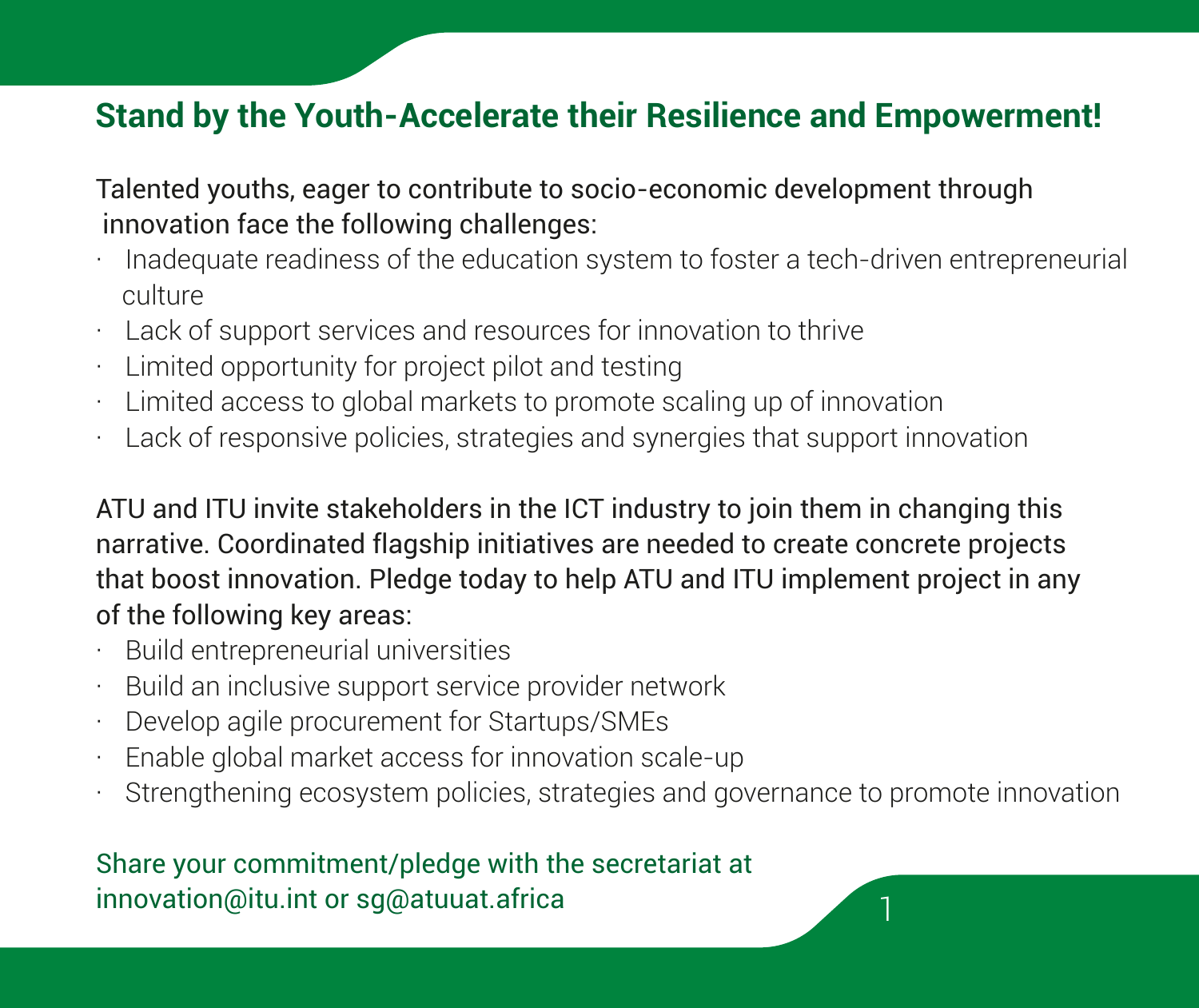## **Overview**

African youths are entering the workforce and dream of being the "captains" of current and future industries. However, they face several obstacles that inhibit their innovation journey as they take their ideas to the market. Sadly, this problem is not unique to the African continent.

To accelerate youth resilience and empower them to seize opportunities, take risks, and find resources to fulfill their dreams, we need to fill the Missing Links by providing solutions to these challenges. In partnership with the International Telecommunication Union (ITU) and other stakeholders, the African Telecommunications Union (ATU) will host the Innov4Youth-Missing Links session.

This session will relate real stories of challenges and opportunities for youths. It will focus on the following areas of inclusion that need to be unlocked for the young African talents: updating technical universities to entrepreneurial universities, building inclusive support provider service networks, developing agile procurement for startups and SMEs, enabling global market access for innovation scale-up, and strengthening ecosystem policies, strategies, and governance. Actors from governments, the private sector, development partners, and civil society will discuss concrete commitments to address these challenges.